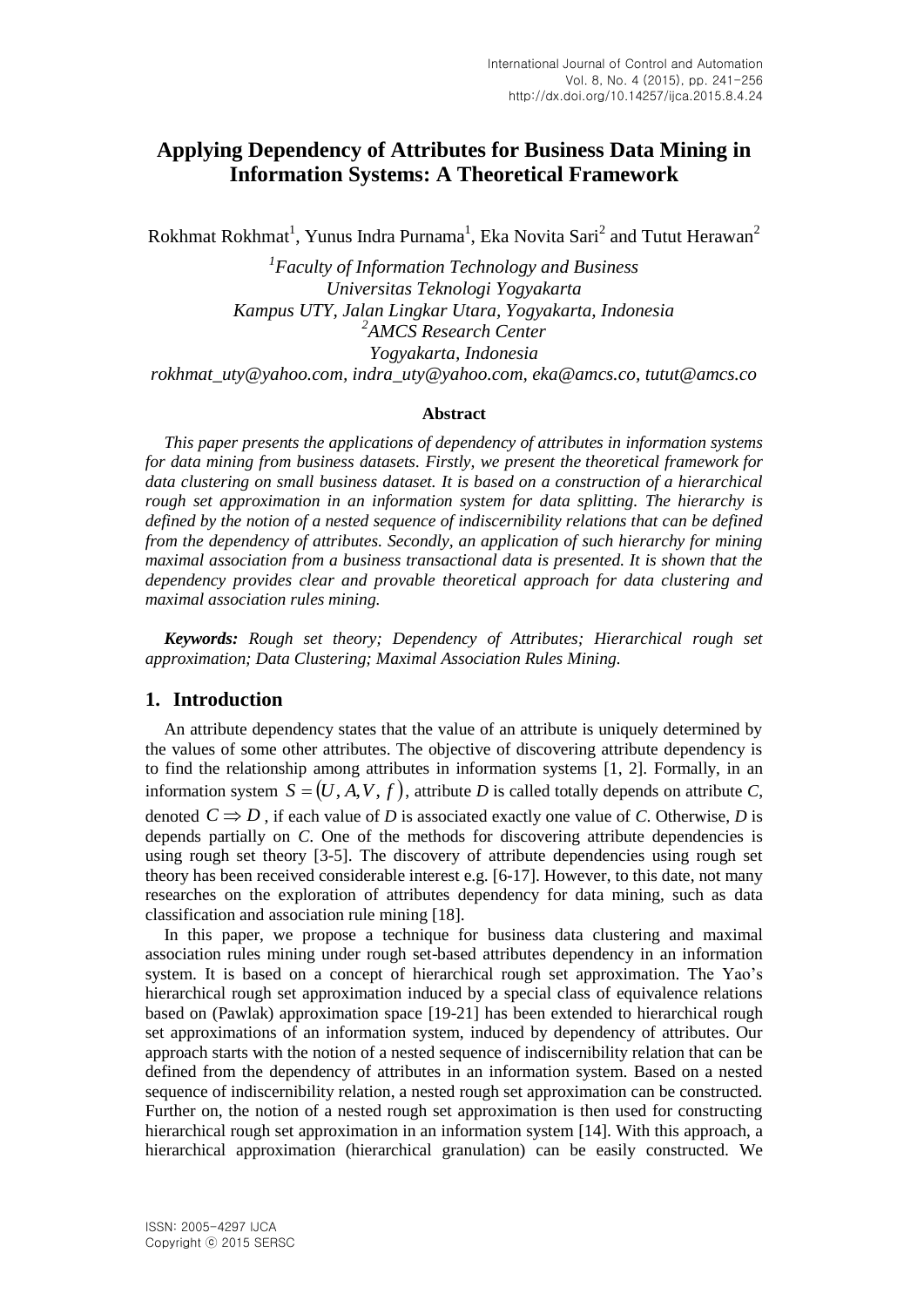describe that the dependency provides clear and provable theoretical approach for data clustering and maximal association rules mining

The rest of this paper is organized as follows. Section 2 describes a fundamental concept of rough set theory. Section 3 describes a construction of a hierarchical rough set approximations using dependency of attributes. Section 4 describes the applications of such hierarchy for data clustering and maximal association rules mining. Finally, the conclusions of our works are described in section 5.

# **2. Rough Set Theory**

Pawlak introduced the rough set theory to deal the problems of vagueness and uncertainty [\[5\]](#page-13-5). The rough set theory is not an alternative to classical set theory but it is embedded in it. Fuzzy and rough set theories are not competitive, but complementary to each other [\[7,](#page-13-6) [15\]](#page-13-7). Rough set theory has attracted attention of many researchers and practitioners all over the world [\[22-25\]](#page-14-2). Motivation for rough set theory has come from the need to represent a subset of a universe in terms of equivalence classes of a partition of the universe. The original goal of the rough set theory is induction of approximations of concepts. The idea consists of approximation of a subset by a pair of two precise concepts called the lower approximation and upper approximation. Intuitively, the lower approximation of a set consists of all elements that surely belong to the set, whereas the upper approximation of the set constitutes of all elements that possibly belong to the set. The difference between the upper approximation and the lower approximation is a boundary region. The region consists of all elements that cannot be classified uniquely to the set or its complement using available knowledge. Thus any rough set, in contrast to a crisp set, has a non-empty boundary region. In the following subsection, the basic concept of rough set theory in terms of data is presented.

### **2.1. Information System**

Data are often presented as a table, columns of which are labeled by attributes, rows by objects of interest and entries of the table are attribute values. By an information system, a 4-tuple (quadruple)  $S = (U, A, V, f)$ , where U is a non-empty finite set of objects, A is a non-empty finite set of attributes,  $V = \bigcup_{a \in A} V_a$ ,  $V_a$  is the domain (value set) of attribute a,  $f: U \times A \rightarrow V$  is a total function such that  $f(u, a) \in V_a$ , for every  $(u, a) \in U \times A$ , called information (knowledge) function. An information system is also called a knowledge representation systems or an attribute-valued system. An information system can be intuitively expressed in terms of an information table (see Table 1).

| U/A          | $a_1$         | a <sub>2</sub> | $\ldots$ | $a_k$                                                     | $\cdots$ | $a_{\vert A \vert}$                                                                                                            |
|--------------|---------------|----------------|----------|-----------------------------------------------------------|----------|--------------------------------------------------------------------------------------------------------------------------------|
| $u_{1}$      | $f(u_1, a_1)$ | $f(u_1, a_2)$  |          | $\ldots   f(u_1, a_k)   \ldots   f(u_1, a_{ A })$         |          |                                                                                                                                |
| $u_{\gamma}$ | $f(u_2, a_1)$ | $f(u_2, a_2)$  |          | $\ldots \mid f(u_2, a_k)$                                 |          | $\mid f(u_2, a_{ A })$                                                                                                         |
| $u_{\alpha}$ | $f(u_3, a_1)$ | $f(u_3, a_2)$  |          | $\overline{\cdots  f(u_3,a_k)   \cdots   f(u_3,a_{ A })}$ |          |                                                                                                                                |
|              |               |                |          | <b>Contract Contract Contract</b>                         |          |                                                                                                                                |
| $u_{ U }$    |               |                |          |                                                           |          | $\left  f(u_{ U }, a_1) \right  f(u_{ U }, a_2) \left  \dots \right  f(u_{ U }, a_k) \left  \dots \right  f(u_{ U }, a_{ A })$ |

**Table 1. An Information System**

In many applications, there is an outcome of classification that is known. This a posteriori knowledge is expressed by one (or more) distinguished attribute called decision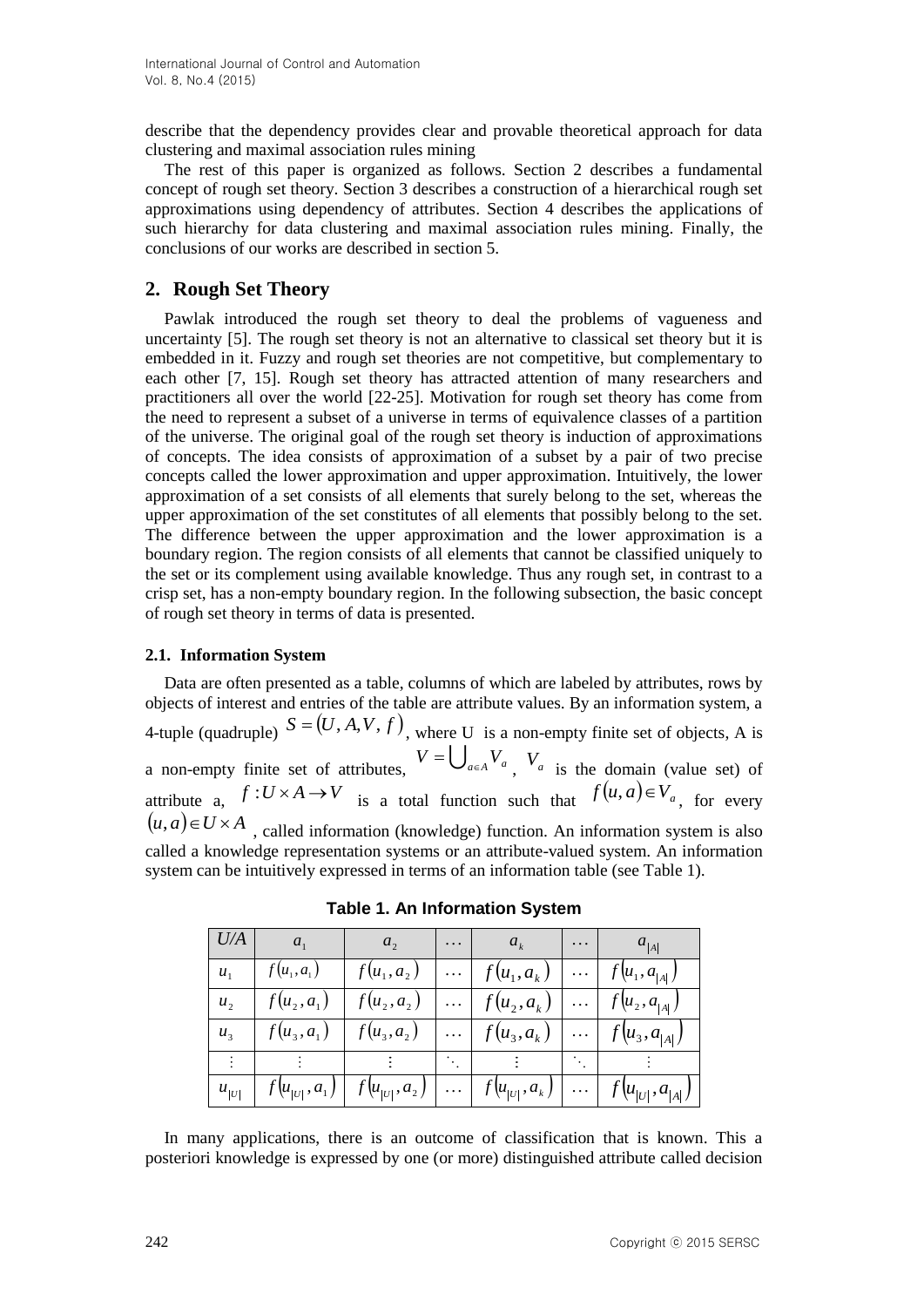attribute; the process is known as supervised learning. An information system of this kind is called a decision system. A decision system is an information system of the form  $D = (U, A \cup \{d\}, V, f)$ , where  $d \notin A$  is the decision attribute. The elements of A are called condition attributes.

The starting point of rough set theory is the indiscernibility relation, which is generated by information about objects of interest. The indiscernibility relation is intended to express the fact that due to the lack of knowledge we are unable to discern some objects employing the available information. Therefore, generally, we are unable to deal with single object. Nevertheless, we have to consider clusters of indiscernible objects. The following definition precisely defines the notion of indiscernibility relation between two objects.

#### **2.2. Indiscernibility Relation**

The notion of indiscernibility relation between two objects can be defined precisely.

**Definition 2.1.** Let  $S = (U, A, V, f)$  be an information system and let B be any subset *of A. Two elements*  $x, y \in U$  are said to be B-indiscernible (indiscernible by the set of *attribute*  $B \subseteq A$  *in S) if and only if*  $f(x, a) = f(y, a)$ *, for every*  $a \in B$ .

Obviously, every subset of *A* induces unique indiscernibility relation. Notice that, an indiscernibility relation induced by the set of attribute *B*, denoted by  $IND(B)$ , is an equivalence relation. It is well known that, an equivalence relation induces unique partition. The partition of *U* induced by  $IND(B)$  in  $S = (U, A, V, f)$  denoted by  $U \mid B$ and the equivalence class in the partition  $U/B$  containing  $x \in U$ , denoted by  $[x]_B$ .

Given arbitrary subset  $X \subseteq U$ , in general, X as union of some equivalence classes in *U* might be not presented. It means that, it may not be possible to describe *X* precisely in information system. A set *X* might be characterized by a pair of its approximations, called lower and upper approximations. It is here that the notion of rough set emerges.

#### **2.3. Set Approximations**

The indiscernibility relation will be used next to define approximations, basic concepts of rough set theory. The notions of lower and upper approximations of a set can be defined as follows.

**Definition 2.2.** Let  $S = (U, A, V, f)$  be an information system, let B be any subset of A and let X be any subset of U. The B-lower approximation of X, denoted by  $B(X)$  and Bupper approximations of X, denoted by  $B(X)$ , respectively, are defined by

$$
\underline{B}(X) = \{x \in U \mid [x]_B \subseteq X\} \text{ and } \overline{B}(X) = \{x \in U \mid [x]_B \cap X \neq \emptyset\}.
$$

The accuracy of approximation (accuracy of roughness) of any subset  $X \subseteq U$  with respect to  $B \subseteq A$  , denoted  $\alpha_{B}(X)$  is measured by  $\alpha_{B}(X) = |B(X)|/|B(X)|$ , where  $|X|$ denotes the cardinality of *X*. For empty set  $\phi$ ,  $\alpha_B(\phi) = 1$  is defined. Obviously,  $0 \le \alpha_{B}(X) \le 1$ . If *X* is a union of some equivalence classes of *U*, then  $\alpha_{B}(X) = 1$ . Thus, the set *X* is *crisp* (precise) with respect to *B*. And, if *X* is not a union of some equivalence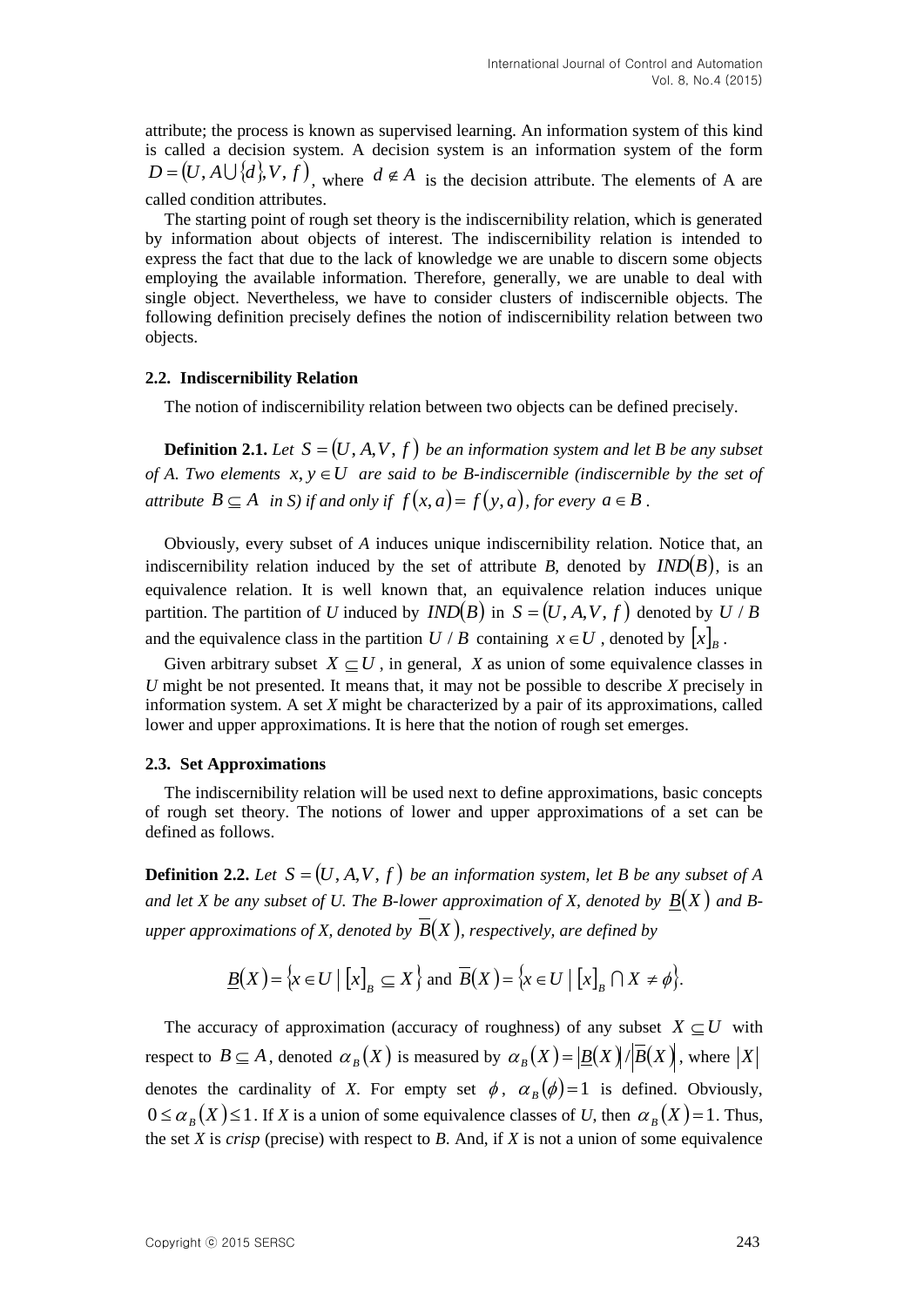classes of *U*, then  $\alpha_B(X)$  < 1. Thus, the set *X* is *rough* (imprecise) with respect to *B* [\[26\]](#page-14-3). This means that the higher of accuracy of approximation of any subset  $X \subseteq U$  is the more precise (the less imprecise) of itself.

Another important issue in database analysis is discovering dependencies between attributes. Intuitively, a set of attributes *D* depends totally on a set of attributes *C*, denoted  $C \Rightarrow D$ , if all values of attributes from *D* are uniquely determined by values of attributes from *C*. In other words, *D* depends totally on *C*, if there a functional dependency between values of *D* and *C*. The formal definition of attributes dependency is given as follows.

**Definition 2.3.** Let  $S = (U, A, V, f)$  be an information system and let D and C be any *subsets of A. Attribute D is functionally depends on C, denoted*  $C \Rightarrow D$ *, if each value of D is associated exactly one value of C*.

#### **2.4. Dependency of Attributes**

Since information system is a generalization of a relational database. A generalization concept of dependency of attributes, called a *partial dependency* of attributes is also needed.

**Definition 2.4.** Let  $S = (U, A, V, f)$  be an information system and let D and C be any *subsets of A. The dependency attribute D on C in a degree k*  $(0 \le k \le 1)$ , is denoted by  $C \rightrightarrows_k D$ , where

$$
k = \frac{\sum_{X \in U/D} |C(X)|}{|U|}.
$$
 (1)

Obviously,  $0 \le k \le 1$ . If all set *X* are crisp, then  $k = 1$ . The expression  $\sum_{X \in U / D} |C(X)|$ , called a lower approximation of the partition  $U/D$  with respect to  $C$ , is the set of all elements of  $U$  that can be uniquely classified to blocks of the partition  $U/D$ , by means of *C*. *D* is said to be fully depends (in a degree of *k*) on *C* if  $k = 1$ . Otherwise, *D* is partially depends on *C*. Thus, *D* fully (partially) depends on *C*, if all (some) elements of the universe U can be uniquely classified to equivalence classes of the partition  $U/D$ , employing *C*.

# **3. A Construction of Hierarchical Rough Set Approximation in Information Systems using Dependency of Attributes**

One such application of rough set theory is in granular computing where the concept of approximation is used to solve some classification problems. A cluster (granule) usually consists of elements that are drawn together by similarity, proximity, or functionality [\[27,](#page-14-4) [28\]](#page-14-5). In granular computing, the granules i.e., classes or clusters of a universe, are used in the processes of problem solving. When a problem involves incomplete, uncertain, or vague information, it may be difficult to differentiate distinct elements and one is forced to consider granules for the purpose of differentiation. The granulated view of the universe is based on a binary relation representing the type of similarities between elements of a universe [\[21\]](#page-14-6). Marek and Rasiowa [\[27\]](#page-14-4) considered gradual approximations of sets based on a descending sequence of equivalence relations. Yao [\[19,](#page-14-1) [20\]](#page-14-7) suggested the use of hierarchical granulations for the study of stratified rough set approximations.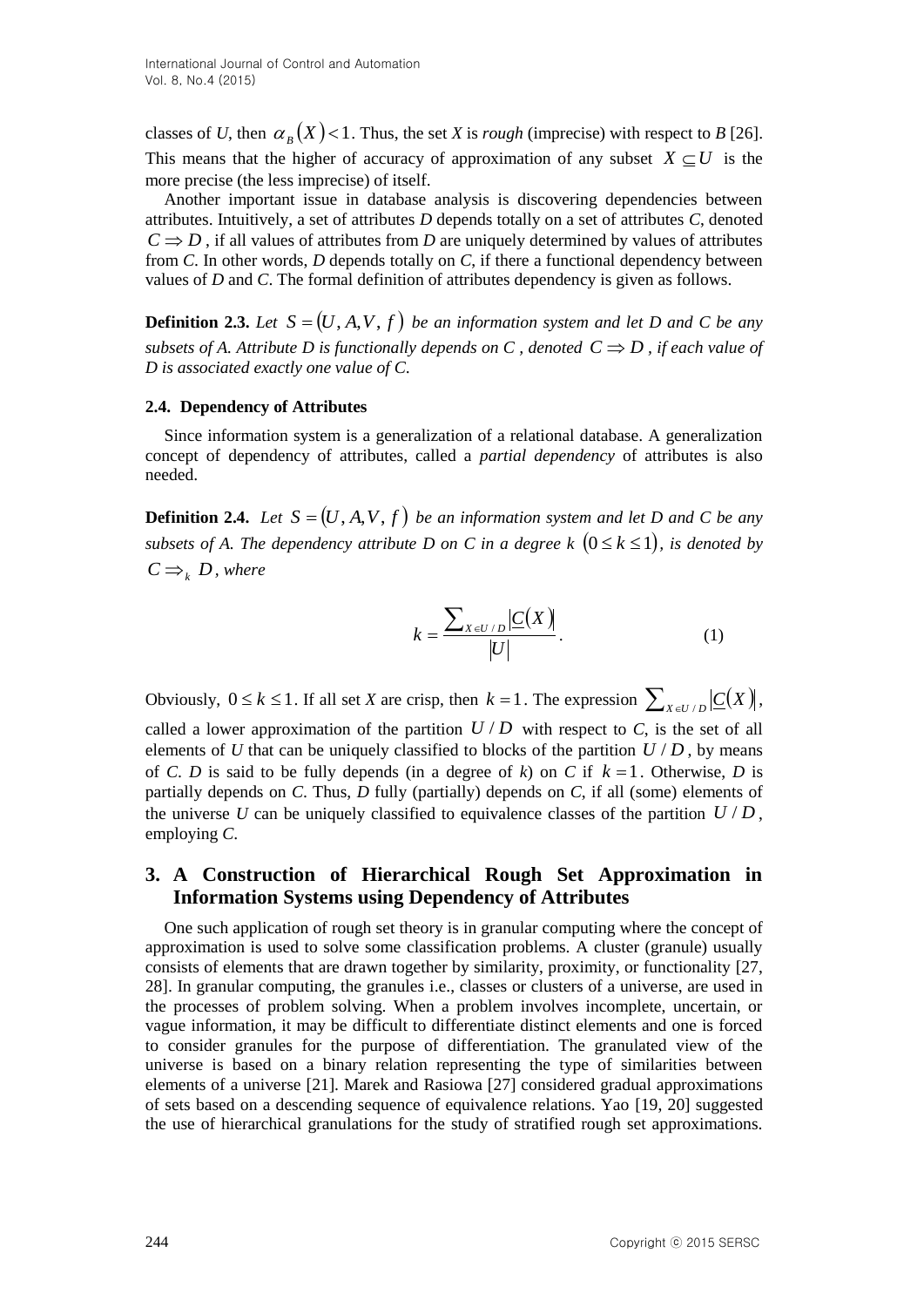To this, Yao [\[21\]](#page-14-6) proposed hierarchical granulations induced by a special class of equivalence relations.

In this section we present a construction of a hierarchical rough set approximation in an information system using dependency of attributes. To start off, the nested rough set approximation has to be based on the dependency of attributes. Further, the notion of a nested rough set approximation is used for constructing hierarchical rough set approximations.

#### **3.1. Nested Rough Set Approximations**

In this sub-section, the construction of nested rough set approximations in an information system using dependency of attributes is presented. We may consider all possible subsets of attributes to obtain different degrees of dependency of attributes.

**Definition 3.1.** A sequence  $\langle s_n \rangle$  is a function which domain is contained in the set of all *natural numbers N and range is contained in the set of its terms,*  $\{s_1, s_2, \cdots, s_n\}$ .

**Definition 3.2.** Let  $S = (U, A, V, f)$  be an information system and let  $A_1, A_2, \dots, A_n$  be any subset of A. A sequence of indiscernibility relations induced by  $A_i$ ,  $i = 1, 2, \dots, n$ , *denoted*   $\emph{IND}(A_i)_{i=1,\cdots,n} \Big\rangle$  is said to be nested if  $IND(A_1) \subseteq IND(A_2) \subseteq \cdots \subseteq IND(A_n)$ .

In this case, we can say that an equivalence relation induced by  $A_i$  is coarser than an equivalence relation induced by  $A_j$ , where  $1 \le j \le n$ . It is clear that, if  $IND(A_1) \subseteq IND(A_2)$ , then  $U/A_1$  is finer than  $U/A_2$ .

**Definition 3.3.** The rough approximations of a subset  $X \subseteq U$ , denoted  $\left\langle \underline{A_n}(X),A_n(X)\right\rangle \! \right\rangle_{i=1,\cdots,n}$  is said to be nested if  $A_n(X) \subseteq \cdots \subseteq A_1(X) \subset X \subset A_1(X) \subseteq \cdots \subseteq A_n(X).$ 

**Proposition 3.4.** Let  $S = (U, A, V, f)$  be an information system and let  $A_1, A_2, \dots, A_n$ *be any subsets of A. If*  $A_i$  *depends on*  $A_{i+1}$ *, for*  $i = 1, 2, \dots, n-1$ *, then*  $\left\langle A_n(X),A_n(X)\right\rangle\!\right\rangle_{i=1,\cdots,n}$  is a nested rough approximation of a subset  $X\subseteq U.$ 

**Proof.** Let  $A_1, A_2, \dots, A_n \subseteq A$ . If  $A_i$  depends on  $A_{i+1}$ , then  $IND(A_{i+1}) \subseteq IND(A_i)$  and every equivalence class induced by  $IND(A_{i+1})$  is a union of some equivalence class induced by  $IND(A_i)$ , it means that for every  $x \in U$ ,  $[x]_{A_i} \subseteq [x]_{A_{i+1}}$  and thus  $U / A_{i+1}$  is coarser than  $U/A_i$ . On the other side, the dependability of  $A_i$  on  $A_{i+1}$ , for  $i = 1, 2, \dots, n-1$ , implies  $\langle IND(A_i)_{i=1,\dots,n} \rangle$  to be a nested sequence of indiscernibility relations. Since, a nested sequence of indiscernibility relations determines a nested rough approximations of a subset  $X \subseteq U$ ,  $\langle A_n(X), A_n(X) \rangle_{i=1,\dots,n}$ , then the proof is completed.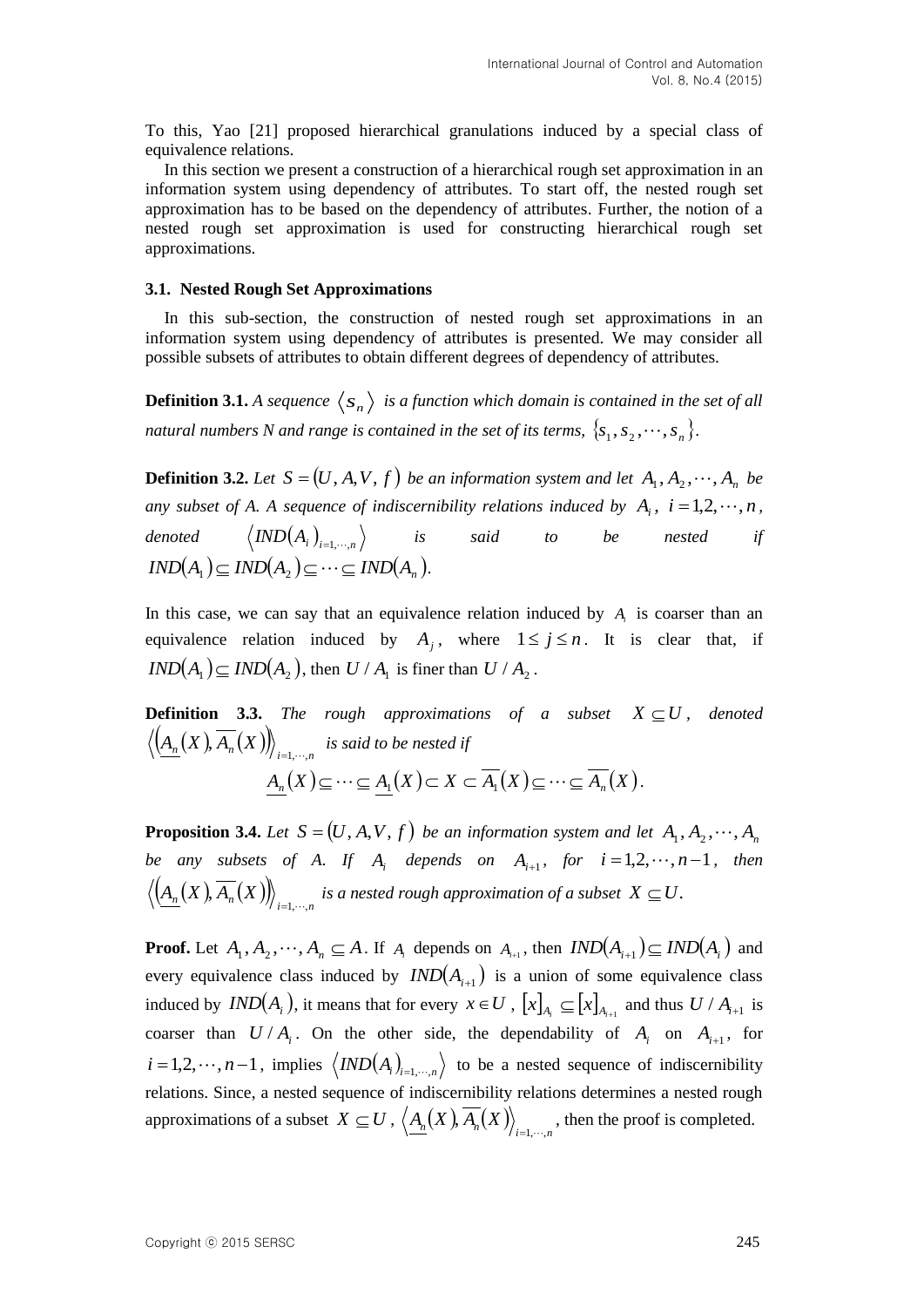**Proposition 3.5.** Let  $S = (U, A, V, f)$  be an information system. If  $\left(\frac{A_n(X),A_n(X)}{\right)}_{i=1,\cdots,n}$  is a nested rough approximations of a subset  $X\subseteq U$ , then  $\alpha_{A_{i+1}}(X) \leq \alpha_{A_i}(X)$ , for  $i = 1, 2, \dots, n-1$ .

**Proof.** It follows from Definition 3.3, we have

$$
\underline{A_n}(X) \subseteq \cdots \subseteq \underline{A_1}(X) \subset X \subset \overline{A_1}(X) \subseteq \cdots \subseteq \overline{A_n}(X).
$$

for every  $X \subseteq U$ . Consequently

$$
\frac{\left|\underline{A}_{n}(X)\right|}{\left|\overline{A}_{n}(X)\right|} \leq \frac{\left|\underline{A}_{n-1}(X)\right|}{\left|\overline{A}_{n-1}(X)\right|} \leq \dots \leq \frac{\left|\underline{A}_{2}(X)\right|}{\left|\overline{A_{2}}(X)\right|} \leq \frac{\left|\underline{A}_{1}(X)\right|}{\left|\overline{A_{1}}(X)\right|}
$$

$$
\alpha_{A_{n}}(X) \leq \alpha_{A_{n-1}}(X) \leq \dots \leq \alpha_{A_{2}}(X) \leq \alpha_{A_{1}}(X).
$$

**Example 3.1**. We illustrate our approach and compare it with Yao's nested rough set approximation approach. Based on the information system as in Table 2 in [\[21\]](#page-14-6) Yao's rough set approximations is been presented.

Based on Table 1, Yao considered the sequence of subsets collection of attributes  $A = \{A_1, A_2, A_3, A_4\}, B = \{A_1, A_2\}, C = \{A_1\}, \text{ and } D = \emptyset$ . Yao used the notion of a nested sequence of equivalence relation  $R_A \subseteq R_B \subseteq R_C \subseteq R_D$ . Thus, for each subset of attributes, Yao will then obtain the following partition (granulation structure)

$$
U/D = \{a,b,c,d,e,f\}, U/C = \{\{a,b,c,d\}, \{e,f\}\}, U/B = \{\{a\}, \{b,c\}, \{d\}, \{e,f\}\},
$$

$$
U/A = \{\{a\}, \{b\}, \{c\}, \{d\}, \{e\}, \{f\}\}.
$$

As for a subset  $X(\text{Class} = +) = \{c, d, e, f\}$  of *U*, the accuracy in each level granulation of the rough set approximation obtained by Yao can tabulated as in Table 3.

| Object           | $\mathbf{A}_{\mathbf{1}}$ | $\mathfrak{c}_1$ | $\mathbf{a}_4$ | <b>Class</b> |
|------------------|---------------------------|------------------|----------------|--------------|
| a                |                           |                  |                |              |
|                  |                           |                  |                |              |
| $\mathcal{C}$    |                           |                  |                |              |
|                  |                           |                  |                |              |
| $\boldsymbol{e}$ |                           |                  |                |              |
|                  |                           |                  |                |              |

**Table 2. An Information System**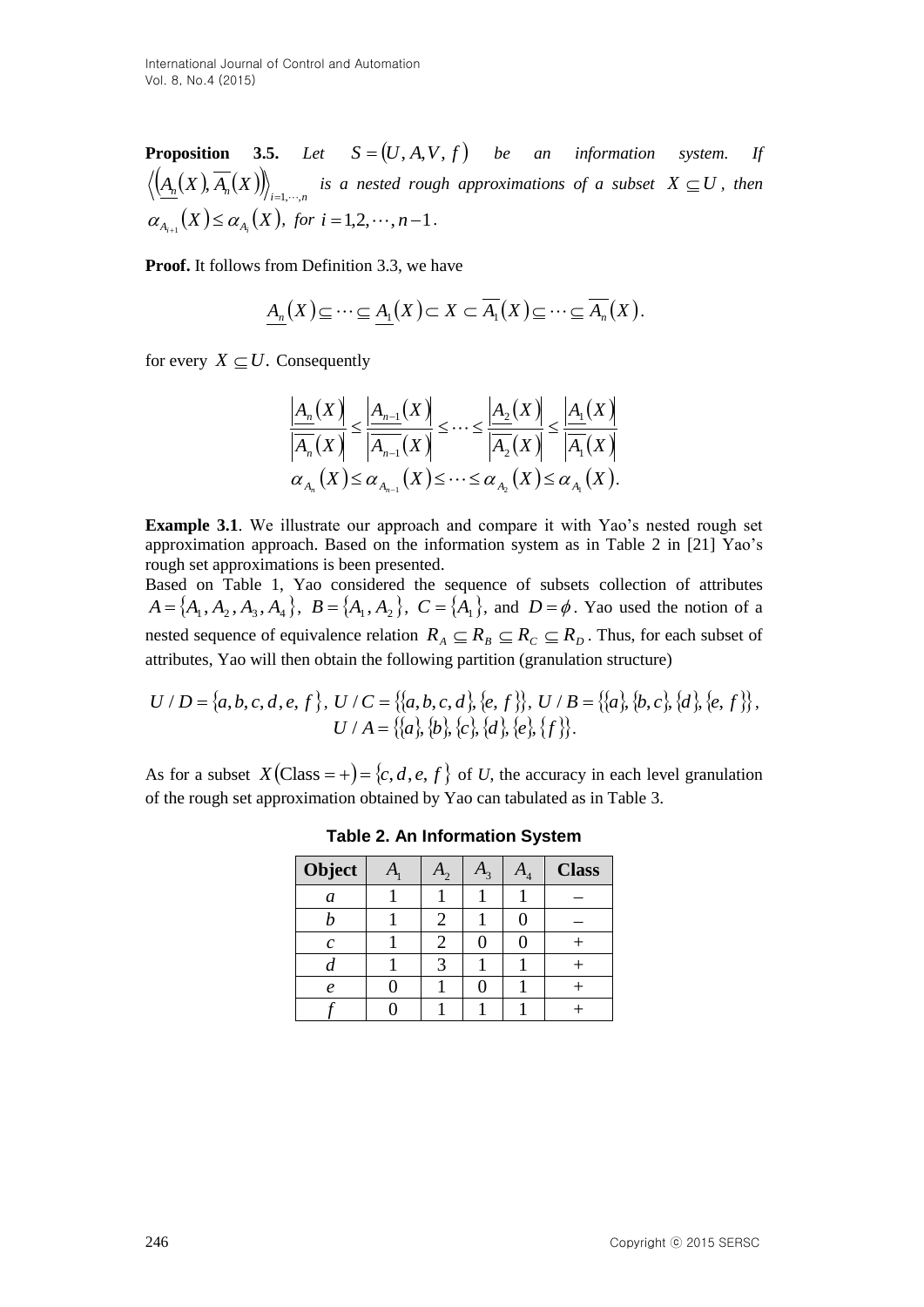| App of $X$<br>w.r.t. | Low                    | Upp             | Acc   |
|----------------------|------------------------|-----------------|-------|
|                      | ${c,d,e,f}$            | ${c,d,e,f}$     | 1.000 |
|                      | $\{d,e,f\}$            | $\{b,c,d,e,f\}$ | 0.600 |
|                      | $\langle e, f \rangle$ |                 | 0.333 |
|                      |                        |                 | 0.000 |

**Table 3. Set Approximations and their Accuracy in Each Level Partition**

However, our approach uses the notion of dependency of attributes in an information system. When compared with Yao's approach, we only use the set of attributes *A*, *B* and *C*. From Table 2, we have,  $C \implies_{k=1} B$ ,  $B \implies_{k=1} A$ , and  $A \implies_{k=1} C \text{lass. The nested}$ rough approximations from those attributes dependencies of a subset  $X(\text{Class} = +) = \{c, d, e, f\}$  is given by

$$
\langle \underline{A}(X), \overline{A}(X) \rangle, \langle \underline{B}(X), \overline{B}(X) \rangle, \langle \underline{C}(X), \overline{C}(X) \rangle
$$
  

$$
\underline{C}(X) \subseteq \underline{B}(X) \subseteq \underline{A}(X) \subseteq X \subseteq \overline{A}(X) \subseteq \overline{B}(X) \subseteq \overline{C}(X).
$$

with

Meanwhile, the accuracy in each approximation can be summarized as in Table 4.

#### **Table 4. Set Approximations and their Accuracy in each Level Partition using Attributes Dependency**

| App of $X$ | Low           | Upp             | Acc   |
|------------|---------------|-----------------|-------|
| w.r.t.     |               |                 |       |
|            | $\{c,d,e,f\}$ | $\{c,d,e,f\}$   | 1.000 |
|            | $\{d,e,f\}$   | $\{b,c,d,e,f\}$ | 0.600 |
|            | e, f          |                 | 0.333 |

From Table 4, with lower degree of dependency, coarser partition will be obtained, at the same time obtaining lesser accuracy in the rough approximation. Thus, with this approach, from Table 4, we can easily define the notions of a nested rough set approximation in an information system and at the same time obtain the identical accuracy of approximation as in Table 3.

#### **3.2. Hierarchical Rough Set Approximations**

In this sub-section, a construction of hierarchical rough set approximations using dependency of attributes is presented. It is based on nested rough set approximations. A hierarchy may be viewed as a successive top-down decomposition of a universe *U*. Alternatively, a hierarchy may also be viewed as a successive bottom-up combination of smaller clusters to form larger clusters [\[21\]](#page-14-6). Follows Definition 3.1, a hierarchical rough set approximation is constructed in Figure 1.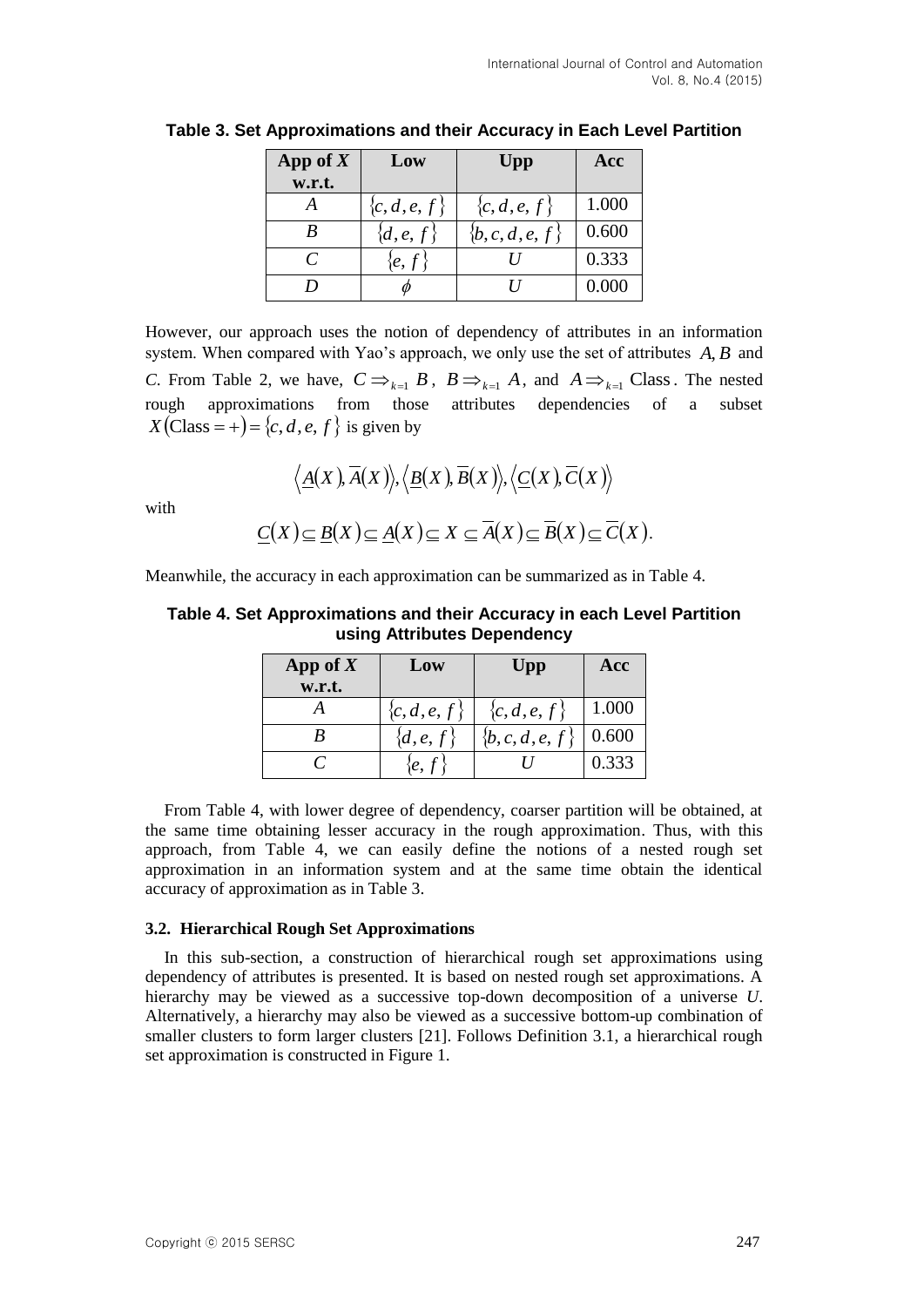| $U/A_n$     | $U/A_n$     |
|-------------|-------------|
| ⇓           |             |
| $U/A_{n-1}$ | $U/A_{n-1}$ |
|             |             |
| $\vdots$    | $\vdots$    |
|             |             |
| $U/A_1$     | $U/A_1$     |
| Top-down    | Bottom-up   |

**Figure 1. A Hierarchical Rough Set Approximation**

The highest level of a hierarchical rough set approximation is the partition induced by  $IND(A_n)$  and the lowest of the hierarchy is the partition induced by  $IND(A_1)$ . Consequently, for every  $x \in U$ , we have the nested clusters, in this case equivalence classes, contain *x*, i.e.  $\left[ x \right]_{A_1} \subseteq \left[ x \right]_{A_2} \subseteq \cdots \subseteq \left[ x \right]_{A_n}$ .

Let  $C = \{ X \subseteq U : X \text{ is a class in each partition } U / A_i \}$ , thus every class induced by  $IND(A_{i+1})$  is a union of some class induced by  $IND(A_i)$ .

# **4. Applications in Business Data Mining**

We explain the applications of the proposed hierarchical rough set approximation concept for data clustering and maximal association rules mining through business datasets, respectively derived from [\[29\]](#page-14-8) and a dataset from (http://www.research.att.com/lewis/reuters21578.html).

#### **4.1. Data Clustering**

In the clustering process, there are no predefined classes and no examples that would show what kind of desirable relations should be valid among the data that is why it is perceived as an unsupervised process. According to the method adopted to define clusters, one of the clustering algorithms is hierarchical clustering. It proceeds successively by either merging smaller clusters into larger ones, or by splitting larger clusters [\[30\]](#page-14-9). From a hierarchical rough set approximation as described in Figure 1, we show how attributes dependency can be used to classify objects from a dataset.

From Table 5, there are ten objects  $U = \{1, 2, 3, 4, 5, 6, 7, 8, 9, 10\}$  with six categorical-valued attributes  $A = \{a_1, a_2, a_3, a_4, a_5, a_6\}$ . We let three subsets of *A* i.e.  $B = \{a_2, a_3, a_6\}$ ,  $C = \{a_2, a_3\}$  and  $D = \{a_2\}$ . To this, we have the following partitions, induced by their indiscernibility relations, respectively:

$$
U / B = \{ \{1\}, \{2\}, \{3\}, \{4\}, \{5\}, \{6\}, \{7\}, \{8\}, \{9\}, \{10\} \},
$$
  

$$
U / C = \{ \{1\}, \{2\}, \{3,5,8\}, \{4\}, \{6,9\}, \{7\}, \{10\} \},
$$

And

$$
U/D = \{\{1,4\},\{2\},\{3,5,7,8\},\{6,9,10\}\}.
$$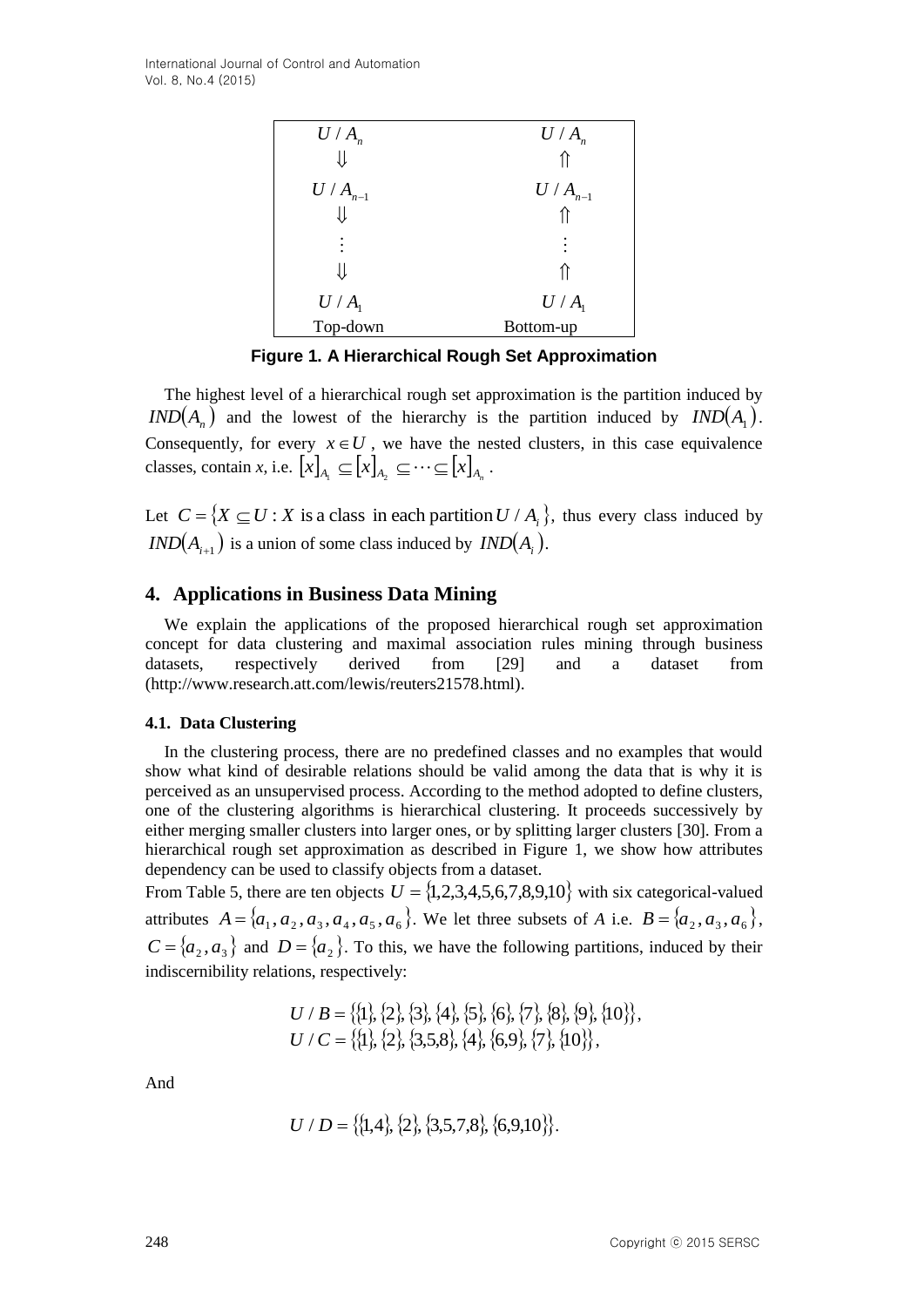| U/E | $a_{1}$ | $a_{2}$ | $a_{3}$  | $a_{\scriptscriptstyle{A}}$ | $a_{\varsigma}$ | $a_{\epsilon}$ |
|-----|---------|---------|----------|-----------------------------|-----------------|----------------|
|     | Big     | Blue    | Hard     | Indefinite                  | Plastic         | Negative       |
| 2   | Medium  | Red     | Moderate | Smooth                      | Wood            | Neutral        |
| 3   | Small   | Yellow  | Soft     | Fuzzy                       | Plush           | Positive       |
| 4   | Medium  | Blue    | Moderate | Fuzzy                       | Plastic         | Negative       |
| 5   | Small   | Yellow  | Soft     | Indefinite                  | Plastic         | Neutral        |
| 6   | Big     | Green   | Hard     | Smooth                      | Wood            | Positive       |
| 7   | Small   | Yellow  | Hard     | Indefinite                  | Metal           | Positive       |
| 8   | Small   | Yellow  | Soft     | Indefinite                  | Plastic         | Positive       |
| 9   | Big     | Green   | Hard     | <b>Smooth</b>               | Wood            | Neutral        |
| 10  | Medium  | Green   | Moderate | Smooth                      | Plastic         | Neutral        |

| Table 5. An Information System from [29] |  |  |  |
|------------------------------------------|--|--|--|
|------------------------------------------|--|--|--|

The degree dependencies of those set of attributes are

$$
B \implies_{k_1} C \text{, where } k_1 = \frac{\sum_{X \in U / C} |B(X)|}{|U|} = \frac{|\{1, 2, 3, 4, 5, 6, 7, 8, 9, 10\}|}{|\{1, 2, 3, 4, 5, 6, 7, 8, 9, 10\}|} = 1
$$

and

$$
C \implies_{k=1} D \text{, where } k_1 = \frac{\sum_{X \in U/D} |C(X)|}{|U|} = \frac{|\{1, 2, 3, 4, 5, 6, 7, 8, 9, 10\}|}{|\{1, 2, 3, 4, 5, 6, 7, 8, 9, 10\}|} = 1.
$$

Thus, a nested rough set approximation of a set  $X \subseteq U$  can be obtained as follows

$$
\langle \underline{B}(X), \overline{B}(X) \rangle, \langle \underline{C}(X), \overline{C}(X) \rangle, \langle \underline{D}(X), \overline{D}(X) \rangle
$$
  

$$
D(X) \subset C(X) \subset B(X) \subset X \subset \overline{B}(X) \subset \overline{C}(X) \subset \overline{D}(X)
$$

with

$$
\underline{D}(X) \subseteq \underline{C}(X) \subseteq \underline{B}(X) \subseteq X \subseteq \overline{B}(X) \subseteq \overline{C}(X) \subseteq \overline{D}(X).
$$

The hierarchical of rough set approximations is obtained as follows.



**Figure 2. A Hierarchy of the Rough Set Approximations**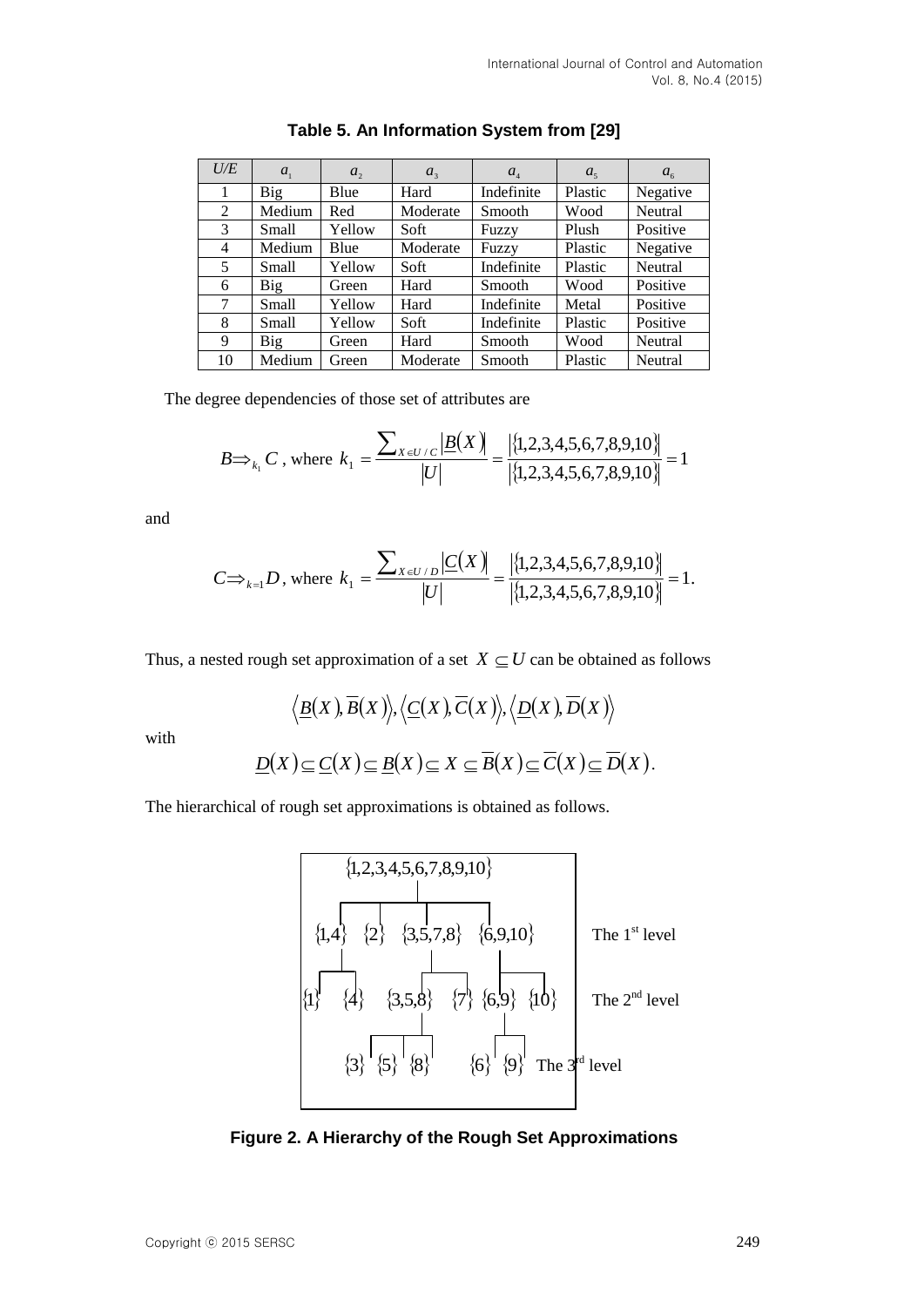### From Figure 2, the set of classes is given by

$$
C = \{\{1\}, \{2\}, \{3\}, \{4\}, \{5\}, \{6\}, \{7\}, \{8\}, \{9\}, \{10\}, \{1,4\}, \{6,9\}, \{3,5,8\}, \{6,9,10\}, \{3,5,7,8\}, U\}
$$

Hence, we can classify the objects based on all possible partitions as follows.

$$
\wp_{1} = \{\{1,2,3,4,5,6,7,8,9,10\}\}\
$$
  
\n
$$
\wp_{2} = \{\{1,4\},\{2\},\{3,5,7,8\},\{6,9,10\}\}\
$$
  
\n
$$
\wp_{3} = \{\{1,4\},\{2\},\{3,5,7,8\},\{6,9\},\{10\}\}\
$$
  
\n
$$
\wp_{4} = \{\{1,4\},\{2\},\{3,5,7,8\},\{6\},\{9\},\{10\}\}\
$$
  
\n
$$
\wp_{5} = \{\{1,4\},\{2\},\{3,5,8\},\{6,9,10\},\{7\}\}\
$$
  
\n
$$
\wp_{6} = \{\{1,4\},\{2\},\{3,5,8\},\{6,9\},\{7\},\{10\}\}\
$$
  
\n
$$
\wp_{7} = \{\{1,4\},\{2\},\{3,5,8\},\{6\},\{7\},\{9\},\{10\}\}\
$$
  
\n
$$
\wp_{8} = \{\{1,4\},\{2\},\{3\},\{5\},\{6,9,10\},\{7\},\{8\}\}\
$$
  
\n
$$
\wp_{9} = \{\{1,4\},\{2\},\{3\},\{5\},\{6,9\},\{7\},\{8\},\{10\}\}\
$$
  
\n
$$
\wp_{10} = \{\{1,4\},\{2\},\{3\},\{5\},\{6\},\{7\},\{8\},\{9\},\{10\}\}\
$$
  
\n
$$
\wp_{11} = \{\{1\},\{2\},\{3,5,7,8\},\{4\},\{6,9,10\}\}\
$$
  
\n
$$
\wp_{12} = \{\{1\},\{2\},\{3,5,7,8\},\{4\},\{6,9\},\{10\}\}\
$$
  
\n
$$
\wp_{13} = \{\{1\},\{2\},\{3,5,7,8\},\{4\},\{6,9\},\{10\}\}\
$$
  
\n
$$
\wp_{14} = \{\{1
$$

**Figure 3. The Possible Partitions (Clusters)**

From Figure 3, we can classify the objects based on a pre-defined number of classes. This is subjective and is pre-decided based either on user requirement or domain knowledge.

# **4.2. Maximal Association Rules Mining**

Association rules mining has becomes one of the hot and critical disciplines in knowledge discovery [\[31\]](#page-14-10). It aims to extract interesting correlations, frequent patterns, associations or casual structures among sets of items in the transaction databases or other data repositories. The association rules are said to be strong if it meets the minimum confidence threshold. Concisely, support measures the number of records that contain the association rules, while confidence measures the percentage of times that the association rules are found. However, while association rules provide means to discover many interesting associations, they fail to discover other, no less interesting associations, which also hidden in the data (Amir, *et al*, 2005). Maximal association rules mining proposed by Feldman *et al*. [\[32\]](#page-14-11) is a variant of association rules which is designed to handle the above problem. The idea is inspired from the fact that many interesting rules in databases cannot captured by regular rules.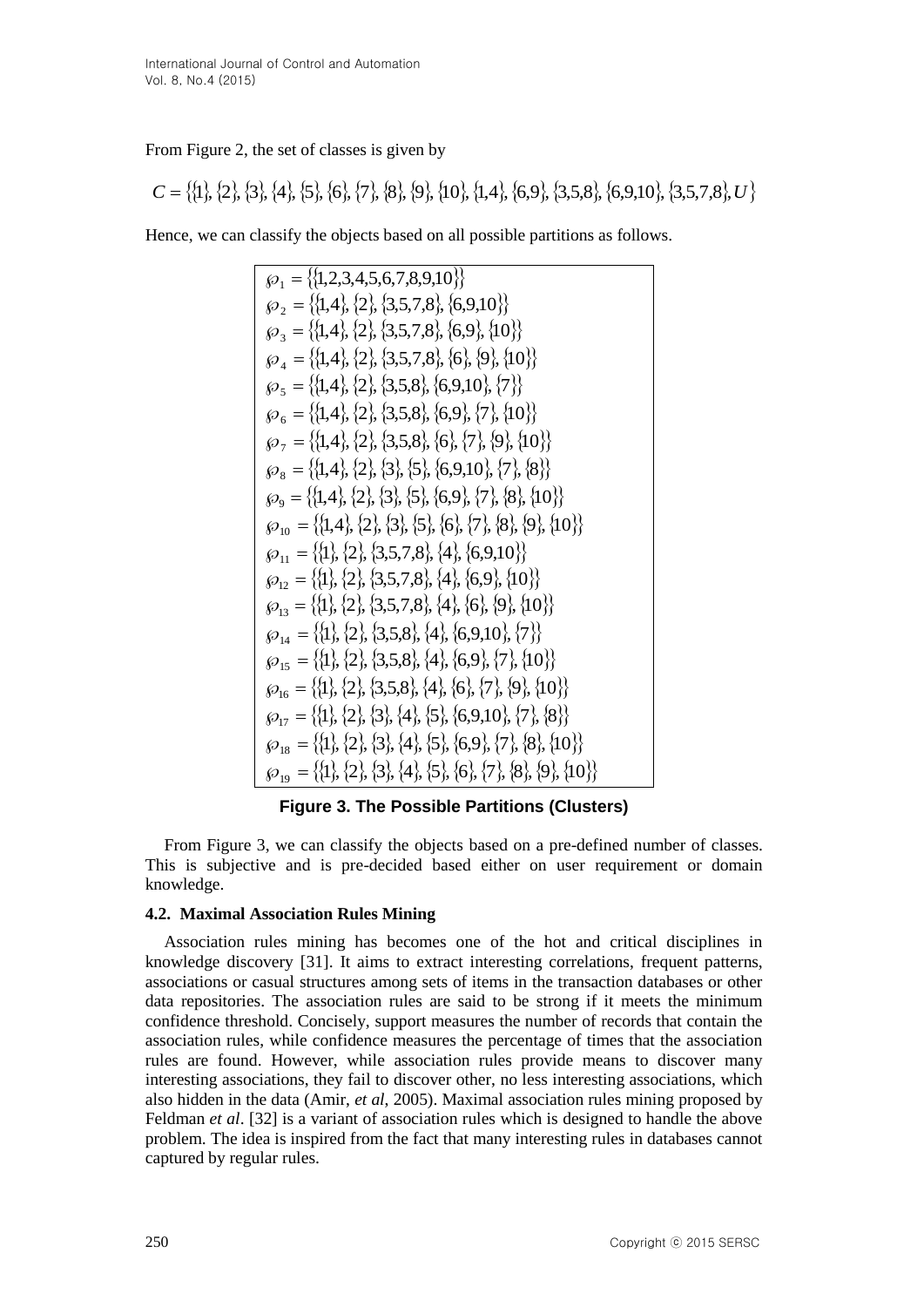To illustrate the notion of maximal association rules, let we consider the idea which are quoted directly from [\[26\]](#page-14-3).

Let  $I = \{i_1, i_2, i_3, \dots, i_n\}$  be a set of items and  $D = \{t_1, t_2, \dots, t_m\}$  is transaction database over *I*. A *taxonomy T* of *I* is a partition of *I* into disjoint sets  $T = \{T_1, T_2, \dots, T_k\}$ . Further, each elements of *T* is called category. Based on Table 5, we can define a taxonomy *T* as  $T = \{Countries, Topics\}$ , where Countries =  $\{USA, Canada, France\}$ and Topics =  $\{Corn, Fish\}$ . According to [\[26\]](#page-14-3), for a transaction *t* and a category  $T_i$ , an itemset  $X \subseteq T_i$  is said to be *maximal* in *t* if  $t \cap T_i = X$ . Thus, *X* is maximal in *t* if *X* is the largest subset of  $T_i$  which is in *t*. A *maximal association rule* is a rule of the form  $X \stackrel{\text{max}}{\Rightarrow} Y$ , where *X* and *Y* are maximal subsets in distinct categories,  $T(X)$  and  $T(Y)$ , respectively. The *support* of the rule  $X \stackrel{\text{max}}{\Rightarrow} Y$ , denoted by  $\text{MSupp} \left( X \stackrel{\text{max}}{\Rightarrow} Y \right)$  $\bigg)$  $\left( X \stackrel{\text{max}}{\Rightarrow} Y \right)$  $\overline{\mathcal{L}}$  $MSupp\left(X \stackrel{max}{\Rightarrow} Y\right)$  is defined as

MSupp
$$
\left(X \stackrel{\text{max}}{\Rightarrow} Y\right) = |\{t : t \text{ maximal supports } X \cup Y\}|\right).
$$

The *confidence* of the rule  $X \stackrel{\text{max}}{\Rightarrow} Y$  , denoted by  $C_D^{\text{max}}\left(X \stackrel{\text{max}}{\Rightarrow} Y\right)$  $\bigg)$  $\left(X \stackrel{\text{max}}{\Rightarrow} Y\right)$  $\setminus$  $C_D^{\max}$   $(X \stackrel{\text{max}}{\Rightarrow} Y)$  is defined as *X*  $X \Rightarrow Y$  $X \Rightarrow Y$  $\overline{\phantom{a}}$  $\bigg)$  $\left(X \stackrel{\text{max}}{\Rightarrow} Y\right)$  $\setminus$  $X \overset{max}{\Rightarrow}$  $\vert$  = J  $\left(X \stackrel{\text{max}}{\Rightarrow} Y\right)$  $\setminus$  $X \overset{max}{\Rightarrow}$  $\text{MSupp}\left(X\stackrel{\text{max}}{\Rightarrow}\right)$ MConf $|X \Rightarrow Y| = \frac{1}{|X|}$ .

Feldman *et al.* [\[32\]](#page-14-11) noted that maximal association rules are not designed to replace regular association rules, but rather to complement them. Every maximal association rule is also regular association, with perhaps different support and confidence [\[26\]](#page-14-3). While association rules [\[31\]](#page-14-10) are based on the notion of frequent itemsets which appears in many records, maximal association rules are based on frequent maximal itemsets which appears maximally in many records[\[33\]](#page-14-12).

Maximal association rules have been studied by many authors. Bi *et al.* [\[34\]](#page-14-13) and Guan *et al.*

[\[33\]](#page-14-12) proposed the same technique for discovering maximal association rules using rough set theory. The pre-requisite of their approach is based on a transformation of a transactional data set into a categorized data set. To this end, they need techniques to partition a given set of attributes to a set of concepts against a taxonomy. The technique starts with partitioning on each attribute; and then mutually computing lower approximations to find supported sets of attributes. For computing the support of the maximal rules, they used the notion of set approximation.

Let  $S = (U, A, V, f)$  be an information system. Suppose that  $A_i, A_j \in A$  be two distinct attributes, refer to *categories*. The partition of U generated by  $A_i$  and  $A_j$  are given as  $U / A_i = \{X_1, \dots, X_n\}$  and  $U / A_j = \{Y_1, \dots, Y_n\}$ , respectively.

As defined in [\[33,](#page-14-12) [34\]](#page-14-13), the supported sets from the attribute  $A_i$  with respect to  $Y_1, Y_2, \dots, Y_n$  are obtained by computing the lower approximation as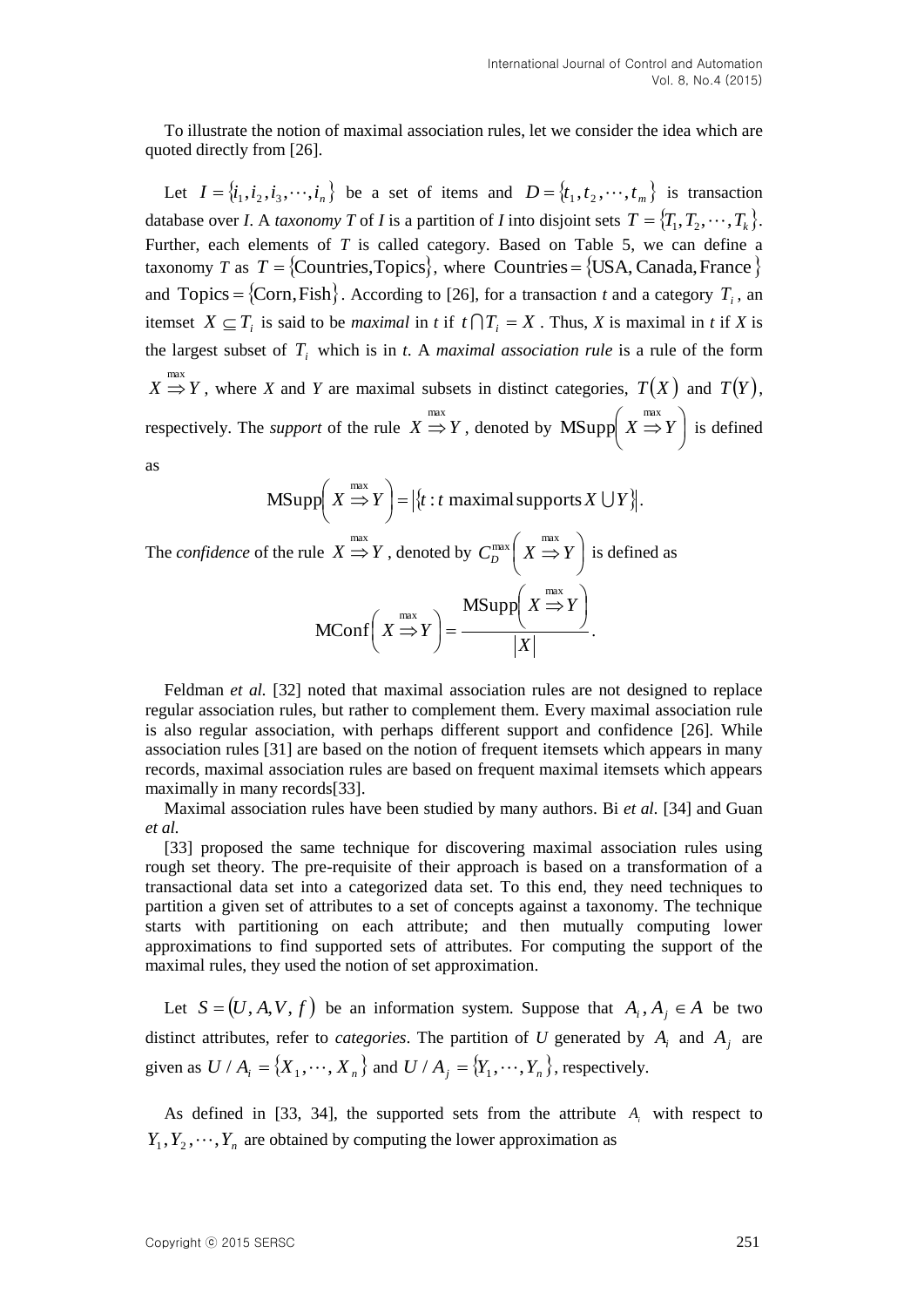International Journal of Control and Automation Vol. 8, No.4 (2015)

$$
\mathrm{supp}(Y_i) = \bigcup\nolimits_{X_i \in U/a_i} X_i : X_i \subseteq Y_i, 1 \le i \le n .
$$

And, the supported sets from the attribute  $A_j$  with respect to  $X_1, X_2, \dots, X_n$  are obtained by computing the lower approximation as

$$
\mathrm{supp}(X_i) = \bigcup\nolimits_{Y_i \in U / a_j} Y_i \, Y_i \subseteq X_i, \, 1 \leq i \leq n \, .
$$

However, to compare confidence values obtained using both methods of the maximal association rule method and their method, they used the same measuring method with the maximal association method as proposed in [\[26\]](#page-14-3), rather than the conventional formula of the rough set method. It is here, we pointed out that the proposed approach is not solely uses the rough set theory.

supp( $Y_i$ )= $\bigcup_{x_i \in C \setminus A} X_i$ ;  $X_i \subseteq Y_i$ ,  $1 \le i \le n$ .<br>And, the supported seas from the attribute A<sub>1</sub> with respect to  $X_1, X_2, \cdots, X_n$  are<br>obtained by computing the lower approximation as<br> $\sup_{x_i \in C} X_i$ ;  $\bigcup_{x_i \in C} Y_i$ ;  $Y_i \$ In the last part of this work, we show how attributes dependency in an information system can be used clearly to capture the maximal rules. We will further elaborate our proposed hierarchical rough set approximation as described in Figure 1 for discovering maximal association in document collection and compare it with the rough-set based approach of [\[33,](#page-14-12) [34\]](#page-14-13). The data is presented in a Boolean-valued information system derived from the widely used Reuters-21578 (http://www.research.att.com/lewis/reuters21578. html). It is a labeled document collection, i.e. a benchmark for text categorization, as follows: Assume that there are 10 articles regarding corn which relate to the USA and Canada and 20 other articles concerning fish and the countries USA, Canada and France.

| $U\!/\!E$ | <b>USA</b> | Canada    | <b>France</b> | Corn      | Fish     |
|-----------|------------|-----------|---------------|-----------|----------|
| $u_1$     |            |           |               |           |          |
| .         | .          | $\ddotsc$ | $\ddots$      | $\ddotsc$ | $\cdots$ |
| $u_{10}$  |            |           |               |           |          |
| $u_{11}$  |            |           |               |           |          |
| .         | $\ddotsc$  | $\cdots$  | $\cdots$      | $\ddotsc$ | $\cdots$ |
| $u_{30}$  |            |           |               |           |          |

**Table 6. A Data Set from (http://www.research.att.com/lewis/reuters21578.html)**

From Table 6, the maximal itemsets are captured as follow.

 $\{t_1, t_2, \dots, t_{10}\}$   $\cap$  Countries =  $\{USA, Canada\}$  $\{t_{11}, t_{12}, \dots, t_{30}\}\cap$ Countries =  $\{\text{USA}, \text{Canada}, \text{France}\}\$  $\{t_1, t_2, \cdots, t_{10}\}$   $\cap$  Topics =  $\{\text{Conn}\}$  $\{t_{11}, t_{12}, \dots, t_{30}\}$   $\cap$  Topics =  $\{Fish\}$ 

#### **Figure 4. The Maximal Itemsets**

Meanwhile, the supports of maximal itemsets are as follow.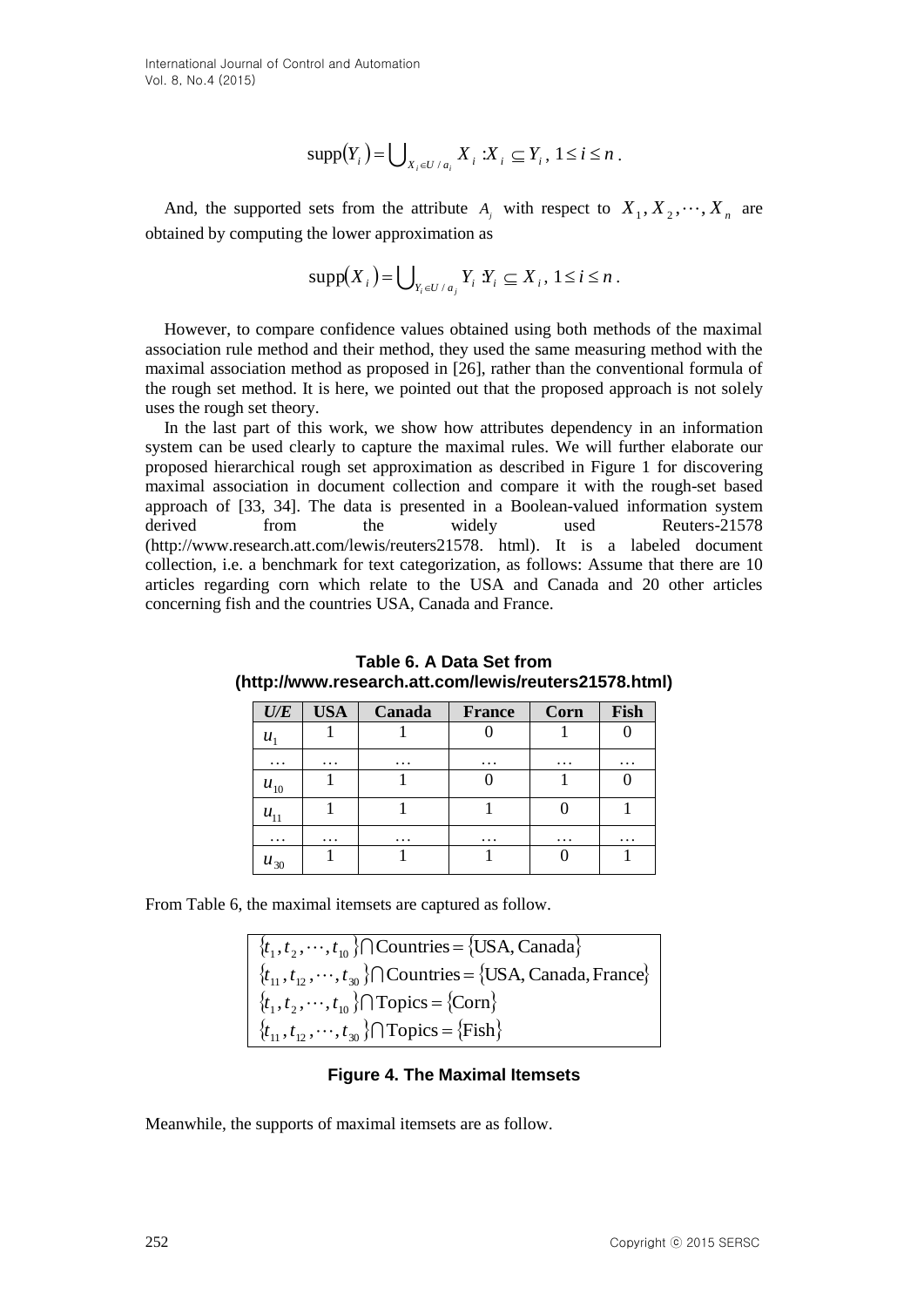

**Figure 5. The Supports of Maximal Itemsets**

From Figures 4 and 5, we have the partitions of category Countries as

$$
U / Countries = \{ \{1, 2, \cdots, 10\}, \{11, 12, \cdots, 30\} \},
$$

and the partitions of category Topics as

$$
U / \{\text{Topics}\} = \{ \{1, 2, \cdots, 10\}, \{11, 12, \cdots, 30\} \}.
$$

The hierarchical of rough set approximations are obtained as follows.





From Figure 6, we get the maximal association between two categories as given in Figure 7.

> $\{USA, Canada\} \rightarrow \{Conn\}$ ,  $\{Corn\} \Rightarrow \{USA, Canada\}$  $\{\text{USA}, \text{Canada}, \text{France}\} \Rightarrow \{\text{fish}\},\$  $\{\text{Fish}\}\nightharpoonup^{\text{max}}\{\text{USA}, \text{Canada}, \text{France}\}.$

**Figure 7. The Maximal Rules**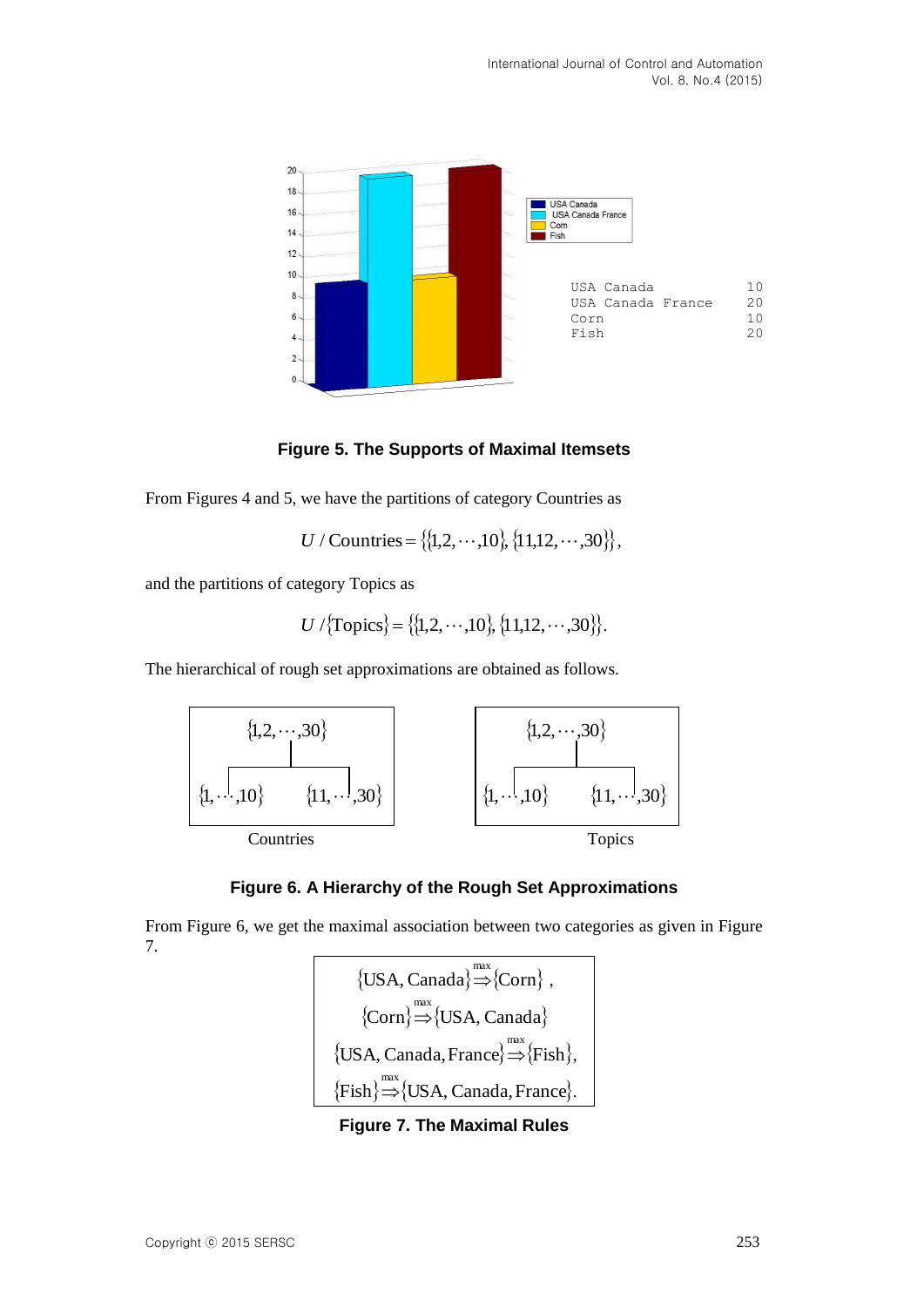We notice from Figure 7 that, the maximal rules captured are equivalent with that of [\[32-34\]](#page-14-11). The maximal supports and confidences of the rules are 100% equal with their totally dependency degree.

# **5. Conclusion**

In this paper the notion of dependency of attributes in information systems has been used. We have shown that it can be employed to define a nested sequence of indiscernibility relations. Subsequently, the notion of a nested sequence of indiscernibility relations can be used to define nested rough set approximation in information systems. Further, we have also shown that the notion of a nested rough set approximation can be used for constructing hierarchical rough set approximations. For the applications, firstly we have presented how hierarchical rough set approximations can be applied for business data clustering through a business information system. Finally, we have presented an application of such hierarchy for capturing maximal association rules in business documents collection. It is shown that our approach clearly and properly capture the maximal rules.

# **Acknowledgement**

This work is supported by Universitas Teknologi Yogyakarta Research Grant Ref number O7/UTY-R /SK/O/X/2013.

# **References**

- <span id="page-13-0"></span>[1] T. Herawan and M. M. Deris, "Rough Set Theory for Topological Spaces in Information Systems", in Modelling & Simulation, AMS, Third Asia International Conference, **(2009)**.
- <span id="page-13-1"></span>[2] T. Herawan and M. M. Deris, "A Construction of Nested Rough Set Approximations in Information Systems Using Dependency of Attributes", Power Control and Optimization: Proceedings of the Second Global Conference on Power Control and Optimization, **(2009)**.
- <span id="page-13-2"></span>[3] Z. Pawlak, "Rough sets," International Journal of Computer & Information Sciences", vol. 11, **(1982)**, pp. 341-356.
- [4] Z. Pawlak, Rough sets: Theoretical aspects of reasoning about data vol. 9: Springer Science & Business Media, **(1991)**.
- <span id="page-13-5"></span>[5] Z. Pawlak and A. Skowron, "Rudiments of rough sets," Information sciences, vol. 177, pp. 3-27, **(2007)**.
- <span id="page-13-3"></span>[6] U. o. R. D. o. C. Science and W. Ziarko, "The discovery, analysis and representation of data dependencies in databases", Regina: Department of Computer Science, University of Regina, **(1991)**.
- <span id="page-13-6"></span>[7] W. Ziarko and N. Shan, "Discovering attribute relationships, dependencies and rules by using rough sets", 46th Hawaii International Conference on System Sciences, **(1995)**.
- [8] W. Ziarko, "Dependencies in structures of decision tables", Rough Sets and Intelligent Systems Paradigms, ed: Springer, **(2007)**, pp. 113-121.
- [9] I. Düntsch and G. Gediga, "Statistical evaluation of rough set dependency analysis", International Journal of Human-Computer Studies, vol. 46, **(1997)**, pp. 589-604.
- [10] I. Düntsch and G. Gediga, "Algebraic aspects of attribute dependencies in information systems", Fundamenta Informaticae, vol. 29, **(1997)**, pp. 119-133.
- [11] T. Herawan and M. M. Deris, "A framework on rough set-based partitioning attribute selection", Emerging Intelligent Computing Technology and Applications. With Aspects of Artificial Intelligence, ed: Springer, **(2009)**, pp. 91-100.
- [12] T. Herawan and M. M. Deris, "Rough set theory for selecting clustering attribute", Power Control and Optimization: Proceedings of the Second Global Conference on Power Control and Optimization, **(2009)**.
- [13] T. Herawan, M. M. Deris and J. H. Abawajy, "A rough set approach for selecting clustering attribute", Knowledge-Based Systems, vol. 23, **(2010)**, pp. 220-231.
- <span id="page-13-4"></span>[14] T. Herawan, I. T. R. Yanto and M. M. Deris, "A construction of hierarchical rough set approximations in information systems using dependency of attributes", Advances in Intelligent Information and Database Systems, ed: Springer, **(2010)**, pp. 3-15.
- <span id="page-13-7"></span>[15] T. Herawan, "Rough set approach for categorical data clustering", Universiti Tun Hussein Onn Malaysia, **(2010)**.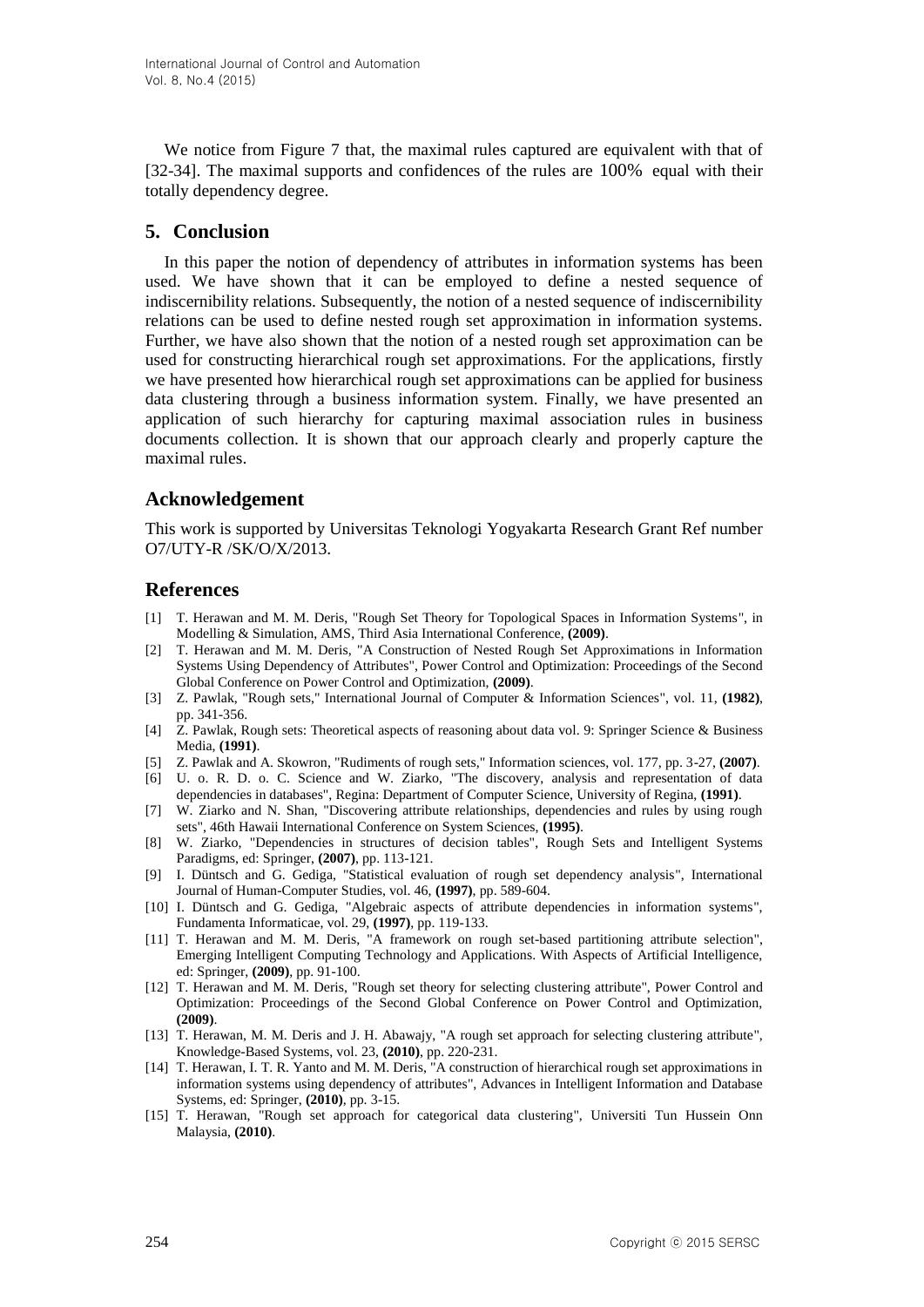- [16] N. Senan, R. Ibrahim, N. M. Nawi, I. T. R. Yanto and T. Herawan, "Rough Set Theory for Feature Ranking of Traditional Malay Musical Instruments Sounds Dataset", Software Engineering and Computer Systems, ed: Springer, **(2011)**, pp. 516-529.
- [17] N. Senan, R. Ibrahim, N. M. Nawi, I. T. R. Yanto and T. Herawan, "Rough set approach for attributes selection of traditional Malay musical instruments sounds classification", Ubiquitous Computing and Multimedia Applications, ed: Springer, **(2011)**, pp. 509-525.
- <span id="page-14-0"></span>[18] M. Magnani, "Technical report on rough set theory for knowledge discovery in data bases", University of Bologna, **(2003)**.
- <span id="page-14-1"></span>[19] Y. Yao, "Rough sets, neighborhood systems, and granular computing", Can an Conf. on Electr Comput. Eng., **(1999)**.
- <span id="page-14-7"></span>[20] Y. Yao, "Stratified rough sets and granular computing", Proceedings of the 18th International Conference of the North American Fuzzy Information Processing Society, **(1999)**.
- <span id="page-14-6"></span>[21] Y. Yao, "Information granulation and rough set approximation", International Journal of Intelligent Systems, vol. 16, **(2001)**, pp. 87-104..
- <span id="page-14-2"></span>[22] I. Yanto, T. Herawan and M. Deris, "RoCeT: Rough set approach for clustering web transactions", International Journal of Biomedical and Human Sciences, vol. 16, **(2010)**, pp. 135-145.
- [23] I. T. R. Yanto, T. Herawan and M. M. Deris, "A Framework of Rough Clustering for Web Transactions", Advances in Intelligent Information and Database Systems, ed: Springer, **(2010)**, pp. 265- 277.
- [24] I. T. R. Yanto, T. Herawan and M. M. Deris, "Data clustering using variable precision rough set", Intelligent Data Analysis, vol. 15, **(2011)**, pp. 465-482.
- [25] I. T. R. Yanto, P. Vitasari, T. Herawan and M. M. Deris, "Applying variable precision rough set model for clustering student suffering study's anxiety", Expert Systems with Applications, vol. 39, **(2012)**, pp. 452-459.
- <span id="page-14-3"></span>[26] A. Amir, Y. Aumann, R. Feldman and M. Fresko, "Maximal association rules: A tool for mining associations in text", Journal of Intelligent Information Systems, vol. 25, **(2005)**, pp. 333-345.
- <span id="page-14-4"></span>[27] W. Marek and H. Rasiowa, "Gradual approximating sets by means of equivalence relations", Bulletin of Polish Academy of Sciences, Mathematics, vol. 35, **(1987)**, pp. 233-238.
- <span id="page-14-5"></span>[28] Y. Yao, "Granular computing using neighborhood systems", Advances in Soft Computing, ed: Springer, **(1999)**, pp. 539-553.
- <span id="page-14-8"></span>[29] D. Parmar, T. Wu and J. Blackhurst, "MMR: an algorithm for clustering categorical data using rough set theory", Data & Knowledge Engineering, vol. 63, **(2007)**, pp. 879-893.
- <span id="page-14-9"></span>[30] A. K. Jain, M. N. Murty and P. J. Flynn, "Data clustering: a review", ACM computing surveys (CSUR), vol. 31, **(1999)**, pp. 264-323.
- <span id="page-14-10"></span>[31] R. Agrawal, T. Imieliński and A. Swami, "Mining association rules between sets of items in large databases", ACM SIGMOD Record, **(1993)**, pp. 207-216.
- <span id="page-14-11"></span>[32] R. Feldman, Y. Aumann, A. Amir, A. Zilberstein and W. Kloesgen, "Maximal Association Rules: A New Tool for Mining for Keyword Co-Occurrences in Document Collections", KDD, **(1997)**, pp. 167- 170.
- <span id="page-14-12"></span>[33] J. Guan, D. A. Bell and D. Liu, "The rough set approach to association rule mining", Data Mining, ICDM, Third IEEE International Conference, **(2003)**.
- <span id="page-14-13"></span>[34] Y. Bi, T. Anderson and S. McClean, "A rough set model with ontologies for discovering maximal association rules in document collections", Knowledge-Based Systems, vol. 16, **(2003)**, pp. 243-251.